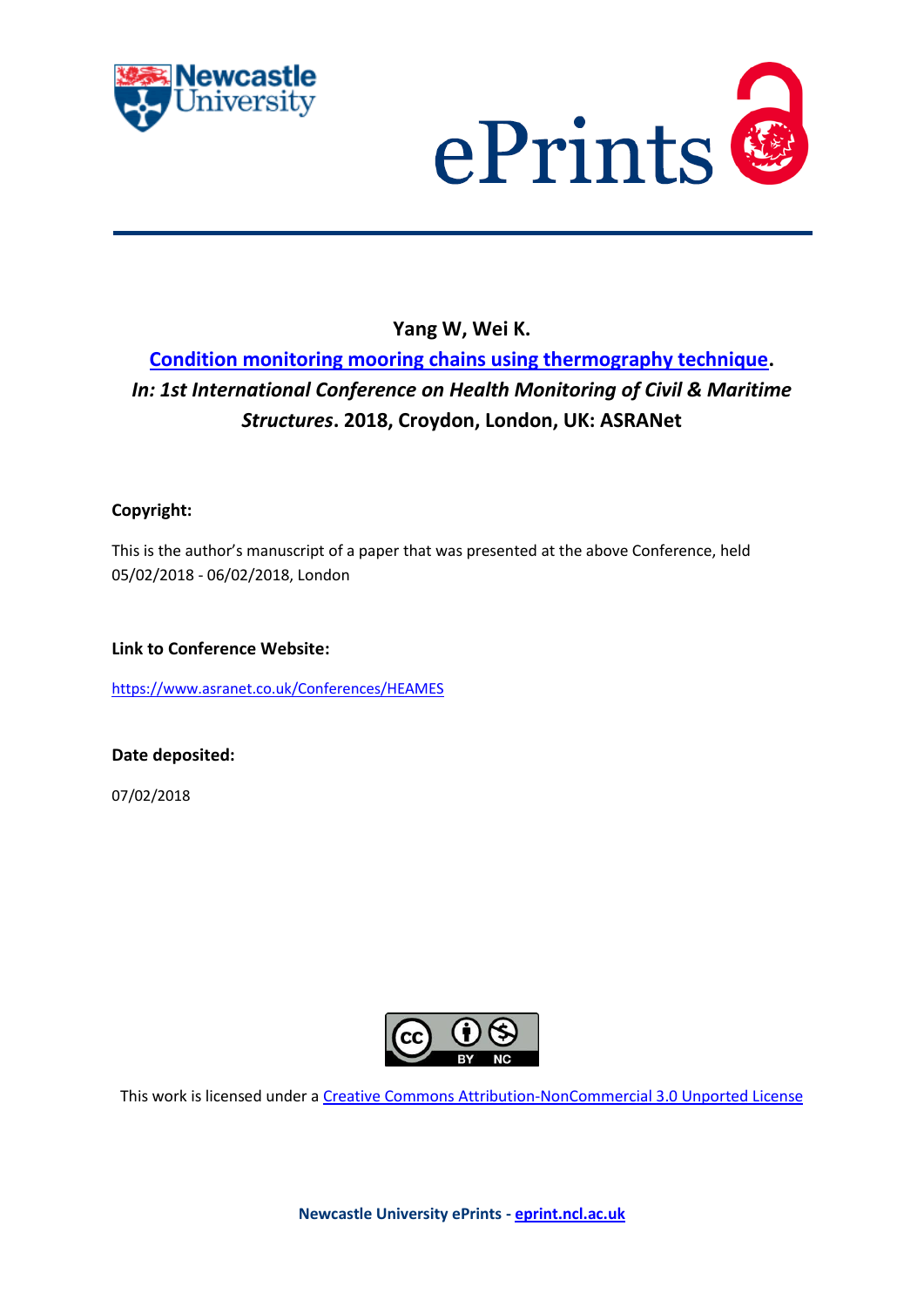# **CONDITION MONITORING MOORING CHAINS USING THERMOGRAPHY TECHNIQUE**

**Wenxian Yang**, *Newcastle University, UK* **Kexiang Wei**, *Hunan Institute of Technology, China* **Zhike Peng**, *Shanghai Jiaotong University, China*

#### **ABSTRACT**

A new mooring chain condition monitoring technique is studied in this paper by the approach of thermography detection. The research is conducted based on two hypotheses, i.e. (1) the streel material used to make mooring chain has much higher thermal conductivity than that of sea water. Therefore, when the mooring chain is heated, the thermal energy will transmit mostly inside the chain, rather than dispersing in water; (2) the transmission of thermal flow inside the mooring chain is disturbed by the defects. Consequently, the distribution of the temperature in the adjacent area of the defects will be different from the temperature distribution in other areas of the chains. Therefore, the discontinued distribution of the temperature may be an ideal indicator of the defect occurring in the chain. The purpose of the work reported in this paper is to demonstrate these two hypotheses using both numerical simulation and experimental methods, and thus explore an effective approach to the condition monitoring of mooring chains.

### **NOMENCLATURE**

*T* – time duration

*Q* – the amount of heat transferred in *T*

 $\kappa$  – thermal conductivity constant for the material

*A* – cross sectional area of the material transferring heat

*d* – thickness of the material

*∆T* – the difference in temperature between one side of the material and the other

*C* – condition monitoring criterion

 $T_h$  – the maximum temperature shown in the thermographic picture

 $T_c$  – the temperature measured from the other side of the suspected defect

#### **1. INTRODUCTION**

Mooring chains are fully submerged in sea water, which is salty and corrosive. In addition, the mooring chains in operation are always subject to large and random forces from wind, waves, tidal currents, tide surge, earthquake and so on. All these challenge the long-term reliability of the mooring chains. According to the survey by the Deepstar®, there have been 107 mooring incidents happen from 73 facilities across the industry from 1997 to 2012 [1], *i.e.* 

- 51 are due to single line failure;
- 9 are because of multiple line failures;
- 38 pre-emptive replacement events;
- 9 are due to severe degradation

Obviously, mooring chain is vulnerable to failure in the practical use. However, its reliability and safety issues are rarely studied before until its safety causes concern recently due to the ageing of North Sea fleet of Oil & Gas drilling platforms [2]. It is believed that most of the aforementioned incidents could be prevented if the defects in the mooring chains can be successfully detected. So far, there are a variety of non-destructive testing techniques have been developed for addressing various structural integrity testing and assessment issues in different fields [3-6]. However, the majority of these available techniques are difficult to be applied to monitoring mooring chains as the mooring chains are full submerged in water. In order to tackle this issue, much effort has been made by the scholars and industrialists in recent years, although a cost-effective and technically reliable mooring chain condition monitoring technique has not been successfully achieved till today. This is because almost all the currently available mooring chain condition monitoring techniques and systems are originally designed for detecting a broken mooring line rather than detecting and monitoring the growth of the defects occurring in it [7-9], with the exception of the ultrasonic guided wave technique developed by TWI [10]. In reality, a defective mooring chain may, but not certainly, lead to the broken of mooring line. For example, ROV inspection has been popularly adopted for inspecting marine structures. It can be equally applied to inspecting mooring chains. However,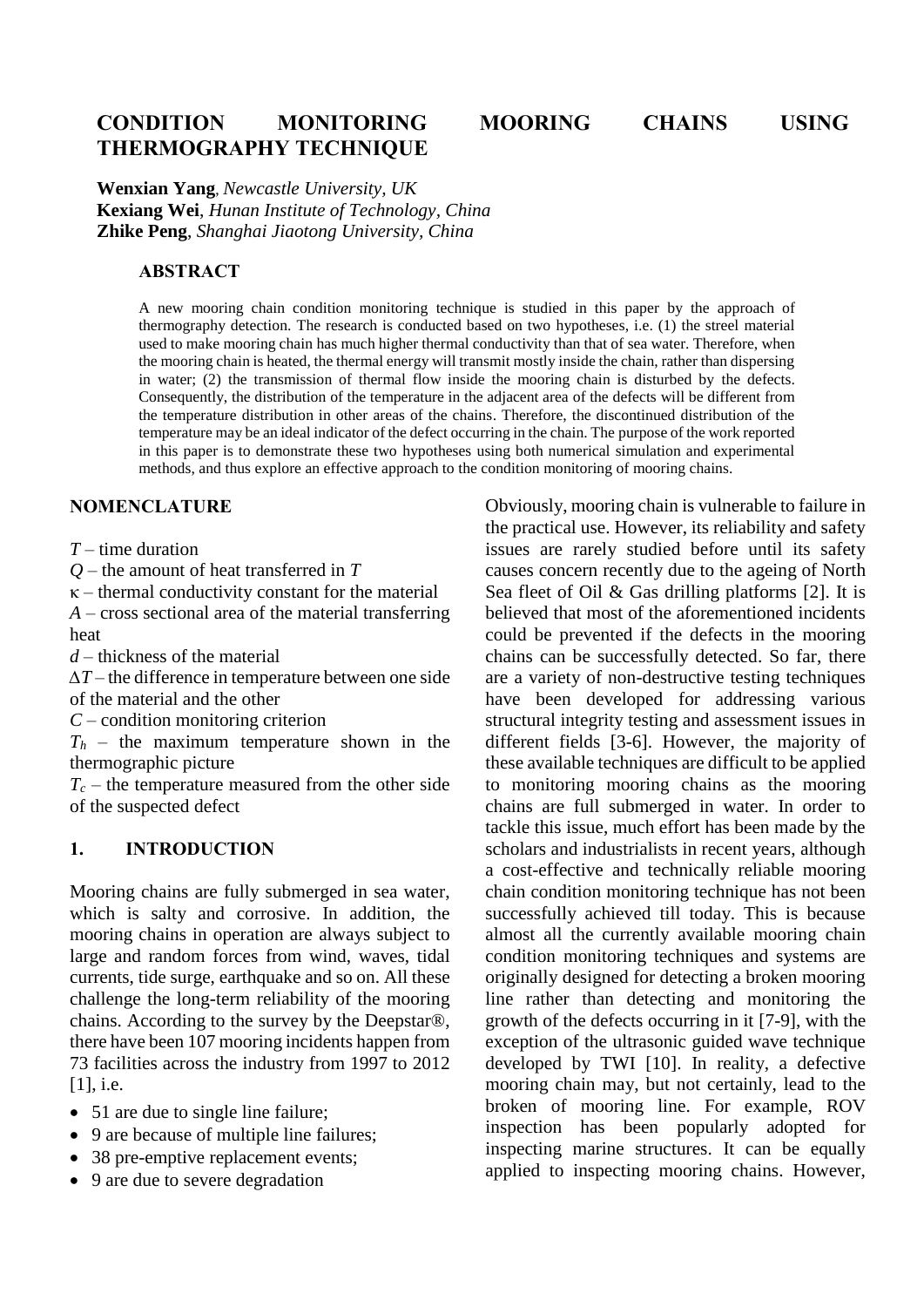ROV inspection only provides snapshot of the surface of mooring chains, which could be covered by thick layer of marine lives. Therefore, visual inspection via ROV is unable to provide the operator with reliable information about the actual structural health condition of mooring chains. Moreover, the application of ROV inspection is limited by weather windows and access, it is unlikely to realize the continuous monitoring of the mooring chain. In order to obtain continuous monitoring data from mooring chains, AVT Reliability attempted to use strain gauge to monitor the integrity of mooring chains and applied the devised strain gauge based measurement system to assessing the integrity of the 9 mooring chains installed on a 870,000 barrel oil storage tanker [7]. The novelty of such a system is that it does not directly measure the chain tensions but instead, monitors the stresses in the buoy structural steelwork in reacting those same chain tensions. This has the advantage that the instrumentation can be mounted in a clean dry environment inside the buoy. However, the measured stresses from the buoy structural steelwork are not only dependent on the integrity of mooring chains, but also affected by the motions of the storage tanker and the external loads acting on it. Therefore, the AVT system is effective in detecting a broken mooring line, however ineffective in detecting and monitoring the incipient defects occurring in it. Apart from AVT Reliability, the other companies also develop mooring chain integrity monitoring systems using different techniques. For example, Seatools developed the mooring chain inclination measurement technique [8], Tritech International Ltd developed a multi-beam sonar technique [9], and so on. But they all are for detecting whether the mooring lines are well connected to the floating structures, rather than for detecting the defects in the chains. To tackle this issue, TWI developed an automated ultrasonic guided wave technique for monitoring mooring chains [10]. Laboratory test has shown that such a technique does work in improving the accuracy, consistency and repeatability of inspection results. But it requests to make minimal surface preparation before conducting inspection. However, this is very difficult to implement in the practical application. Additionally, the high cost of the associated robotic delivery system also limits the extensive

application of such an ultrasonic guided wave technique. For the aforementioned reasons, a new mooring chain condition monitoring technique is studied below with the aid of thermography technique.

#### **2. NUMERICAL RESEARCH**

According to the theory of thermodynamics, the rate of heat flow can be described as [11],

$$
\frac{Q}{t} = \frac{\kappa A}{d} \Delta T \tag{1}
$$

From (1), it can be inferred that

- since the thermal conductivity  $\kappa$  for steel is 46 Watts/meter $-<sup>o</sup>C$ , which is much higher than the thermal conductivity of water (i.e.  $\kappa$  for water is only 0.58 Watts/meter $-$ <sup>o</sup>C), the heat flow will be transferred much faster in steel than in water. Accordingly, when the steel mooring chain is heated from one end, the majority of heat flow will be transferred inside the steelwork of the chain rather than being dissipated in the water around it;
- $\bullet$  equation (1) shows that the cross sectional area A is inversely proportional to the temperature difference  $\Delta T$ . That means when the same amount of heat is transferred inside the chain, the defect resulted change in the cross sectional area will be indicated by the change in temperature or temperature distribution. In the meantime, the heat flow will be transferred automatically along the path which has smaller thermal resistance.

If the above two hypotheses are true, then the integrity of the mooring chain can be detected via observing the distribution of mooring chain temperature. In other words, the discontinuity in temperature distribution may indicate the presence of defect in mooring chain. In order to demonstrate these two hypotheses, numerical research was conducted first with the aid of commercial software ANSYS 15. The meshed mooring chains are shown in Figure 1. Where, the chains are made of steel and finer meshes are used in the vicinity areas of the defect for obtaining more accurate calculation result. In the numerical calculations, both environmental temperature 22 Celsius and heating temperature 300 Celsius are specified in the steady state thermal column. The convection film coefficient is also defined in this section. The value is taken as  $22 \text{ W/m}^2\text{C}$ . When the heating temperature is applied at one end of the mooring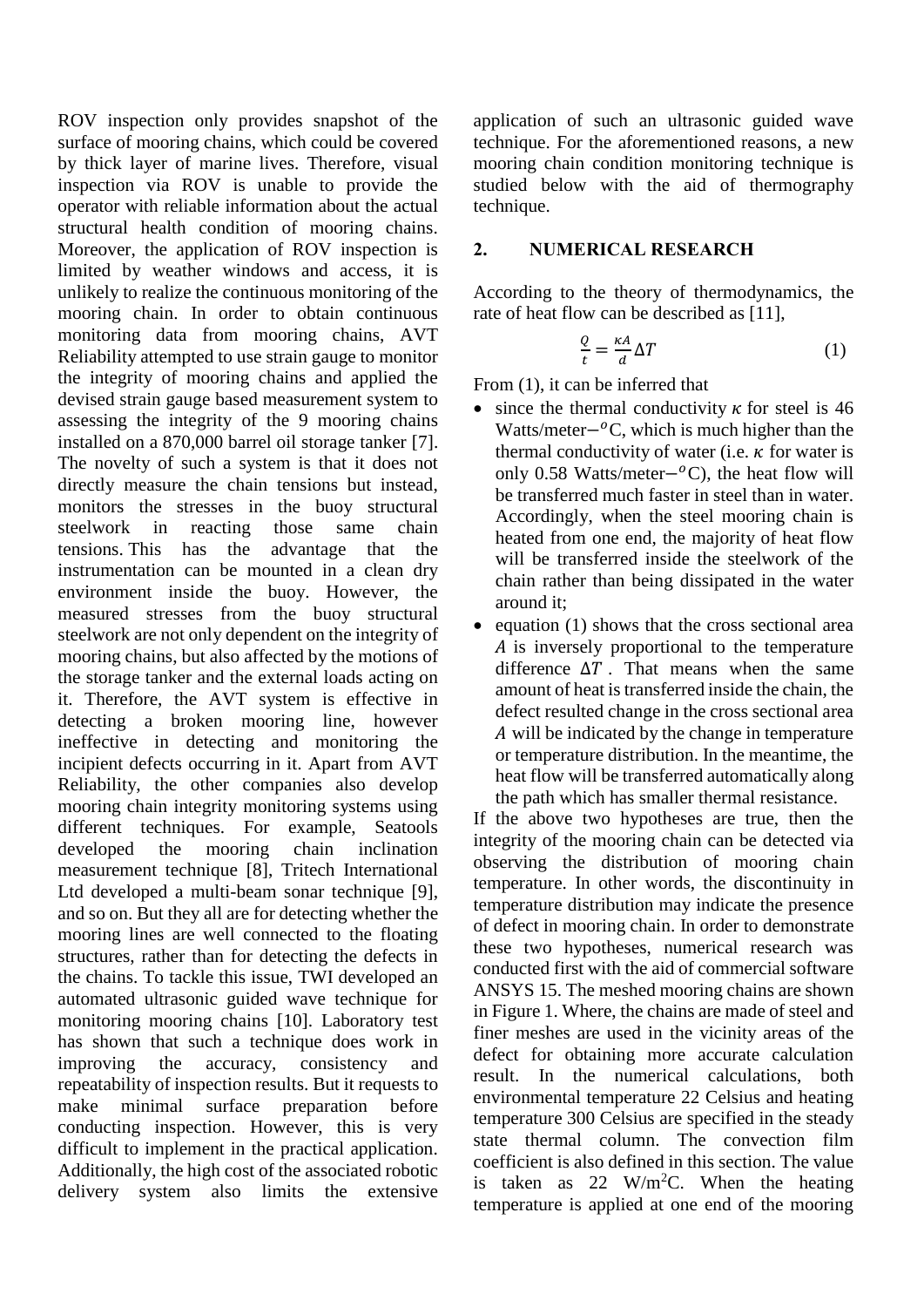chains while the other end is fixed and no temperature is applied, the numerical calculation results for a partially cracked mooring chain are graphically shown in Figure 2.



Figure 1. Meshes of the mooring chains



Figure 2. Numerical result obtained when a partially cracked mooring chain is heated from one end

#### From Figure 2, it is found that

- the discontinuity of the temperature observed from the upper part of the defective mooring chain proves that the defect in the mooring chain does disturb the transfer of heat flow, thus may cause visible temperature difference in the vicinity area of the defect;
- $\bullet$  the asymmetric distribution of the temperatures of the upper and lower parts of the defective mooring chain proves that heat flow is more easily to be transferred along the path that has smaller thermal resistance;
- although in the numerical simulation, the mooring chain is assumed to be placed in air rather in water, the visible temperature differences prove that when the steel mooring chain is heated from one end, the majority of heat flow will be transferred inside the steelwork of the chain rather than being dissipated outside the chain as the thermal conductivities of air and water are similar and much smaller than that of steel mooring chain; and
- moreover, the profile of the temperature distribution around the defect indicates the size of the defect.

#### **3. EXPERIMENTAL RESEARCH**

In order to physically demonstrate the interesting findings observed from numerical research, experimental research was conducted in laboratory. Both perfect chains and the defective chains with different sizes of cracks are shown in Figure 3.



(c) chain with  $\frac{\phi}{2}$  $(d)$  chain with through crack Figure 3. Mooring chains used in the experiments.

In the experiment, the influences of the crack on the temperature distribution of the chain are investigated through heating the chain of interest from one end. The corresponding experimental results are shown in Figure 4.



(c) chain with  $\frac{\phi}{2}$ Figure 4. Experimental results obtained when the chains are heated from one end

From Figure 4, it is found that when the mooring chain is perfect and has no any defect, the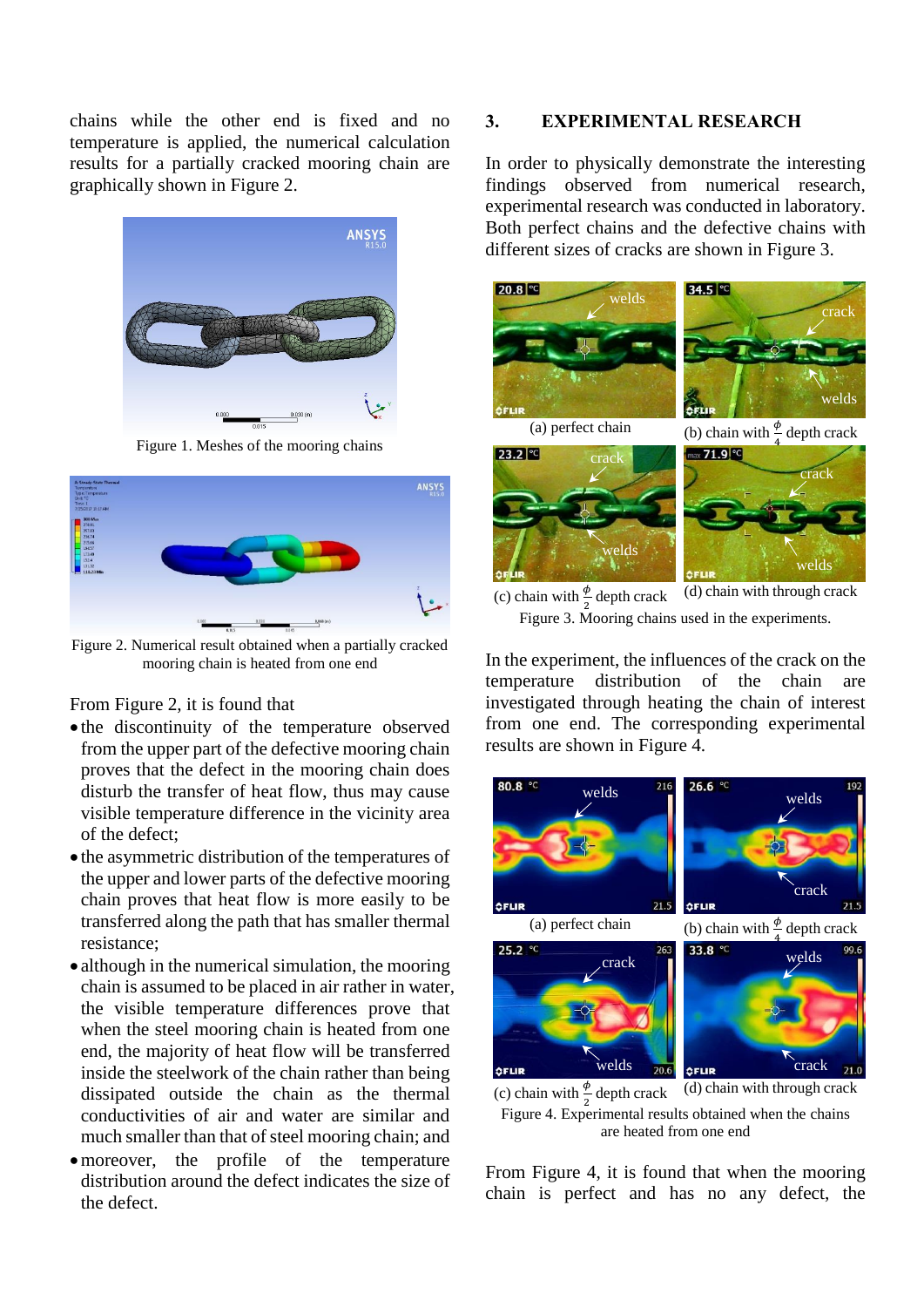temperature is distributed evenly and smoothly over the chain except at welds, where the temperature is obviously smaller than in others due to the much lower thermal conductivity of the welding material. But when a crack is present in the chain, the even distribution of the temperature over the chain will be discontinued. Consequently, a discontinued profile can be observed from the cracking area in the thermal image. Moreover, it is found that the larger the size of the crack, the more obvious the discontinuity tends to be. This is because the air or water in the clearance of the crack has lower thermal conductivity than that of the mooring chain material. Therefore, the air or water temperature in the crack clearance is lower than that of the steelwork of the chain. From such an observation, it can be inferred that a partial through crack can partially stop the transfer of heat flow, although the heat flow is still able to be transferred through the un-cracked section. But when the crack continues to propagate and finally becomes a full through crack in the end, the transfer of heat flow will be significantly limited by the crack. In this worst case, the heat flow in the cracking area is transferred only via the air or water in the clearance of the full through crack. In general, from these experimental results, it can be concluded that the crack occurring in the mooring chain can be readily detected using thermographic technique. But the quantitative assessment of the crack is not easy to achieve directly from the observation of the thermo-pictures. To address this issue, a quantitative assessment method is developed in the following by using the temperature reading function of the thermographic camera. In addition, it is noticed that there is a temperature value displayed at the top left of the picture, such as 80.8  $\degree$ C in Figure 4a, 26.6  $\degree$ C in Figure 4b, 25.2  $\degree$ C in Figure 4c, and 33.8  $^{\circ}$ C in Figure 4d. These values indicate the temperatures at the positions located by the circle with a cross. With the aid of this special temperature reading function provided by the thermal camera, the temperature at any position in the thermal image can be readily obtained. Then, the temperatures at two specific positions are measured for developing the quantitative assessment criterion. One is the temperature  $T_h$  measured at the heating source position, another is the temperature  $T_c$  measured at the other side of the crack. Since the temperature at the heating source position is the highest

temperature in the thermal image, the value of  $T_h$  is usually the maximum value shown in the grey scale of the image, i.e.  $T_h = 216 \degree C$  for Figure 4a, 192 $\mathrm{^0}$ C for Figure 4b, 263 $\mathrm{^0}$ C for Figure 4c, and 99.6  $\degree$ C for Figure 4d. Therefore, in fact  $T_c$  is the only value that needs to be measured by moving the circle with a cross to the other side of the crack. Once the value of  $T_c$  is obtained, the following quantitative assessment criterion can be calculated, i.e.

$$
C = \frac{T_h - T_c}{T_h} \times 100\% \tag{2}
$$

As the larger crack will limit more of the transfer of heat flow it will result in a lower value of  $T_c$  thus a larger value of criterion C at a certain value of  $T_h$ . Therefore, the criterion  $C$  can be used to quantitatively assess the size of a transverse crack occurring in the mooring chain. In the experiment, the values of  $T_c$  have been read from the images shown in Figure 4. They are  $T_c = 97 \degree C$  for Figure 4a, 85 $\mathrm{^0}$ C for Figure 4b, 111.5 $\mathrm{^0}$ C for Figure 4c, and 40  $^oC$  for Figure 4d. Substitute the values of  $T_h$ and  $T_c$  into (2), the criterion C is calculated and the results are shown in Figure 5.



Figure 5. Quantitative assessment of the crack occurring in the mooring chain

From Figure 5, it is clearly seen that as expected, the value of criterion  $C$  does increase gradually with the increasing depth of the crack. This fully demonstrates that the proposed quantitative evaluation method does work in assessing the crack occurring in the mooring chain.

#### **4. CONCLUSIONS**

In order to develop an effective and reliable for condition monitoring mooring chains, both numerical and experimental researches are conducted in the paper to investigate the potential of thermography technique in detecting transverse